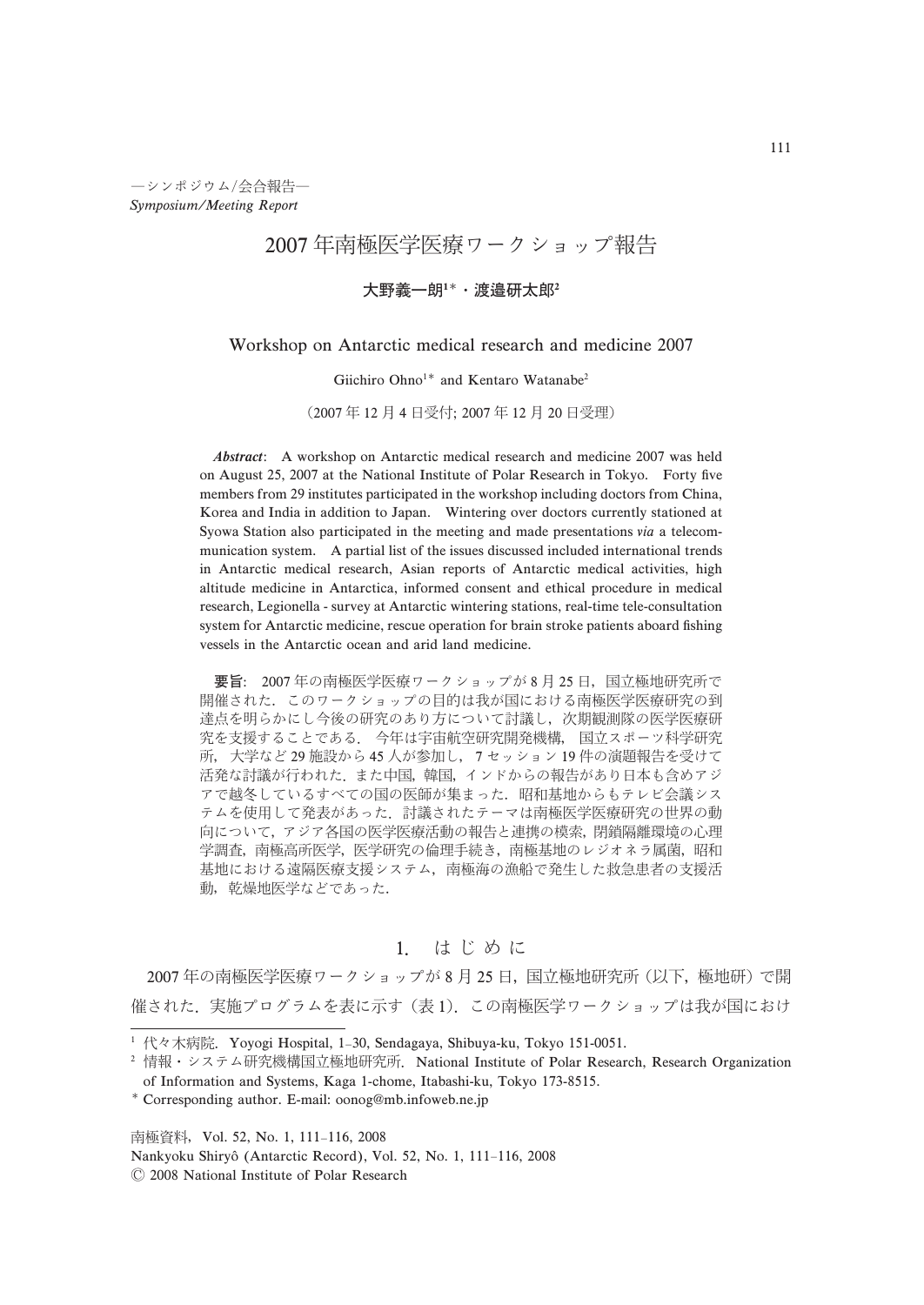表 1 2007年南極医学医療ワークショップ実施プログラム Table 1. Agenda of workshop on Antarctic Medical research and medicine 2007.

-

| Workshop on Antarctic Medical Research & Medicine 2007                                                      |  |  |                                                                                               |
|-------------------------------------------------------------------------------------------------------------|--|--|-----------------------------------------------------------------------------------------------|
| August 25, Saturday, Auditorium (6F), National Institute of Polar Research, Tokyo                           |  |  |                                                                                               |
| <b>Opening Session</b>                                                                                      |  |  | chair G. Ohno (JARE39, Yoyogi Hospital)                                                       |
| 1 OMedical research activities in the Japanese Antarctic Research Expeditions (JAREs).                      |  |  |                                                                                               |
|                                                                                                             |  |  | M. Fukuchi (NIPR Deputy Director)                                                             |
| 2 COMNAP/SCAR 2007 report—What kind of medical researches are progressing in the Antarctic?                 |  |  |                                                                                               |
|                                                                                                             |  |  | I. Obinata (JARE 44, Nanbugo General Hospital)                                                |
| <b>Asian Collaboration for Antarctic Medicine</b>                                                           |  |  | chair Y.Hasegawa (JARE46, Kobe Medical Center)                                                |
| 3) Update of Japanese Syowa Station-Report on medical research and medicine of JARE47                       |  |  |                                                                                               |
|                                                                                                             |  |  | M. Hara (JARE47, Reihoku Medical Association Hospital)                                        |
| 4 Report on Korean medical activities at King Sejong Station                                                |  |  |                                                                                               |
|                                                                                                             |  |  | Kyung Nam Koh (Suwon Emergency Medical Center at Ajou University Hospital)                    |
| 5 Chinese medical report from Zhongshan Station                                                             |  |  | Jin Wei (Zhongnan Hospital of Wuhan University)                                               |
| 6 Outlook of Indian Antarctic medical research at Indian Maitri Station                                     |  |  |                                                                                               |
|                                                                                                             |  |  | Prakash P. Kotwal (Department of Orthopaedics at the All India Institute of Medical Sciences) |
| <b>Psychological Session</b>                                                                                |  |  | chair T. Kuwabara (Kyoto University)                                                          |
| 7 Psychiatric studies of Japan wintering over team                                                          |  |  | T. Kawabe (Kyoto University)                                                                  |
| 8 Topics on Psychiatric research in space                                                                   |  |  | N. Inoue (Japan Aerospace Exploration Agency)                                                 |
| 9 The first wintering over psychiatrist is going watch what happening at isolated station.                  |  |  |                                                                                               |
|                                                                                                             |  |  | Y. Toyama (JARE49)                                                                            |
| High altitude medicine in Antarctica                                                                        |  |  | chair H. Ohno (Kyorin University)                                                             |
| 10 The change of baPWV in Antarcite high land                                                               |  |  | N. Shimoeda (JARE43, Shimotszuga General Hospital)                                            |
| 11 Analysis of Holter sphygmomanometer study in JARE 45                                                     |  |  |                                                                                               |
|                                                                                                             |  |  | Y. Watanabe (Tokyo Women's Medical University)                                                |
| 12 The significance of Point 3800m a.s. - medical research at Dome F and Mt. Fuji                           |  |  |                                                                                               |
|                                                                                                             |  |  | T. Maekawa (Japan Institute of Sports Sciences)                                               |
| <b>Short Lecture</b>                                                                                        |  |  | chair K. Watanabe (JARE44, NIPR)                                                              |
| 13 Informed consent and ethical procedure in medical research                                               |  |  | Y. Takashima (Kyorin University)                                                              |
| <b>Other Issues</b>                                                                                         |  |  | chair K. Watanabe (JARE44, NIPR)                                                              |
| 10 Legionella - survey at Antarctic wintering stations N. Shimoeda (JARE43, Shimotsuga General Hospital)    |  |  |                                                                                               |
| 15 Today's Syowa Station-real-time tele-consultation system for Antarctic medicine.                         |  |  |                                                                                               |
|                                                                                                             |  |  | M. Ogawa (JARE48, now wintering over at Syowa Station)                                        |
| 16 Today's Syowa Station-A case report: Rescue operation for brain stroke patient of fish ship in Antarctic |  |  |                                                                                               |
| ocean                                                                                                       |  |  | N.Shiga (JARE48, now wintering over at Syowa Station)                                         |
| <b>Arid Land Medicine Session</b>                                                                           |  |  | chair T. Morimoto (Kyoto Prefectural University of Medicine)                                  |
| 10 Antarctic living environment as arid land                                                                |  |  | G. Ohno (JARE39, Yoyogi Hospital)                                                             |
| <sup>1</sup> Characteristic of Arid Land                                                                    |  |  | Mu Haosheng (Arid Land Research Center, Tottori University)                                   |
| 19 Strategy for Arid Land medicine                                                                          |  |  |                                                                                               |
|                                                                                                             |  |  | S. Ohtani (JARE40, Hino Hospital, Arid Land Research Center Tottori University)               |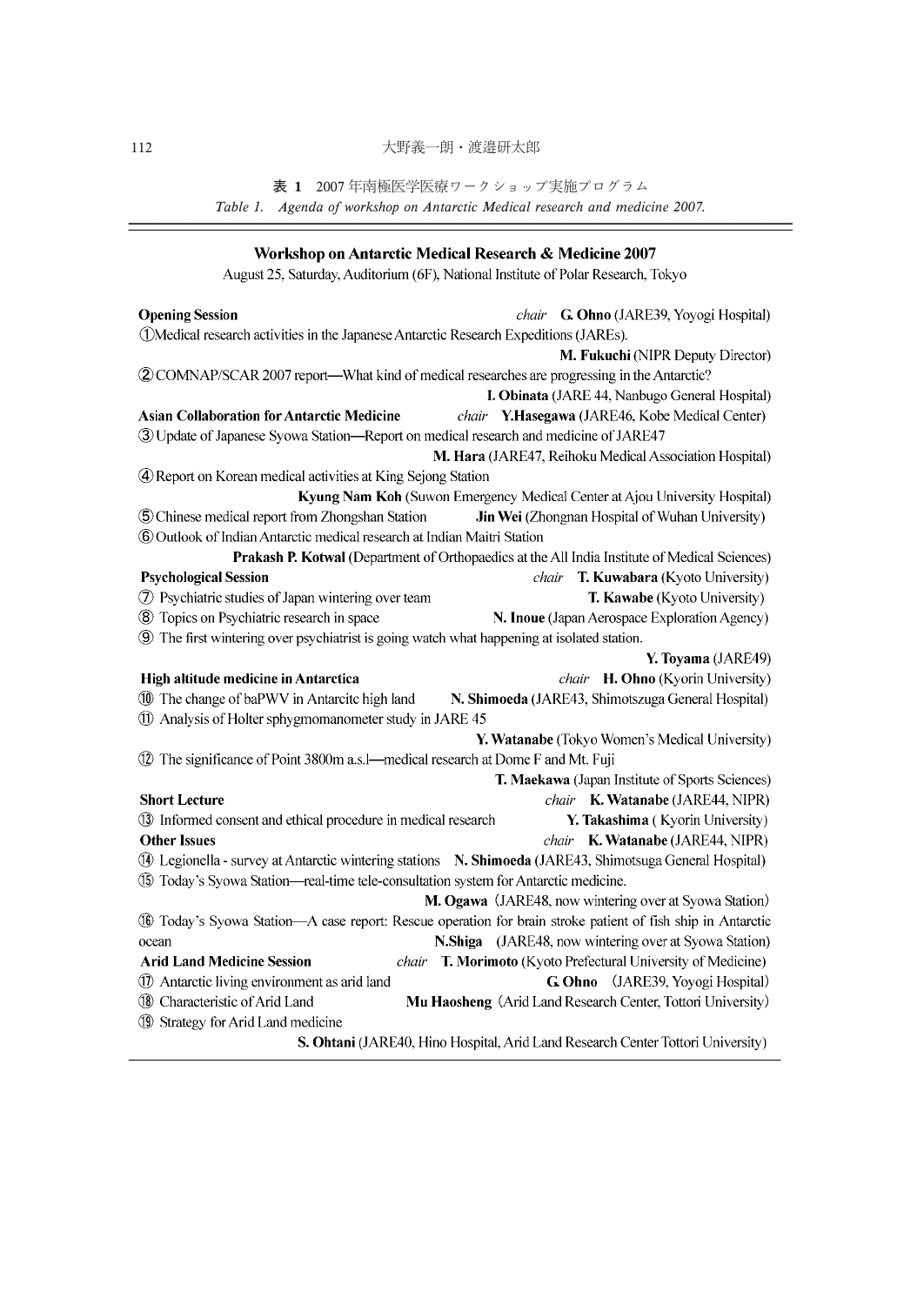る南極医学医療研究の到達点を明らかにし今後の研究のあり方について討議することと、そ れを通して次期観測隊の医学医療研究を支援することを目的として、毎年行われている(大 野ら, 2005; Ohno et al. 2007). これまで南極医学研究集会として運営されてきたが, 年々規 模が拡大し内容が充実してきたことから2006年より南極医学ワークショップとして開催す るようになった.

現在我が国には南極医学研究に対応する専門部署が存在しない。長年にわたり極地研外の 研究者に委託して医学研究を統括してきた.2006 年に所外共同研究プロジェクトとして南極 医学研究班が設置され、越冬経験医師を中心に医学研究の立案支援を行う集団が構成され た、南極医ワークショップはこの医学研究班が主宰し、極地研内外の研究者が広く参加する ものとなった、このような形式の研究会は他国にも、他分野にもない特徴的なものとなって いる.

#### 2007年ワークショップの特徴  $2^{\circ}$

今年は29施設から45人が参加した. 7セッションで総計19件の演題報告があり、このう ち越冬経験医師の報告が9件であった.

また昭和基地からはテレビ会議システムを利用して越冬医師が報告を行った.

2006年は中国、韓国の越冬経験医師が参加し各国の医療医学活動について報告したが、 2007年はこの2国に加えインドが参加し報告が行われた. 日本も含めアジアで越冬している すべての国の医師が集まった. これら海外からの参加は, SCAR, COMNAP, IPY シンポジウ ムなどの国際会議で日本の医学研究メンバーが構築した個人的なつながりをもとに、極地研 が、相手国の極地研究所に報告者の公式な参加依頼を送付し、来日のための事務手続きを担 当することで実現した、これらの報告者に対してワークショップは格安航空券相当を資金面 で支援した. 2006年には中国の, 2007年には韓国からそれぞれ自費での参加者もあった.

各国とも南極医学医療研究者は少ないため単独では研究会を開催することが出来ない点は 共通の課題となっている、今回のように越冬各国の医師が集まり越冬中の医療問題や、医学 研究に関して情報交換ができたことは,開催した日本のみならず参加した各国にとっても意 義のあるもので,各国の極地研究所機関が招待に対し全面的に協力してくれたことにはその ような背景があると思われる.

このような国際会議はこれまでなかったことで,我が国の南極医学ワークショップをきっ かけに南極医学医療部門におけるアジア連携の動きが現れたことは特筆に価する.

### 3. 討論の概要

#### 3.1. オープニングオピニオン

始めに、我が国の南極医学医療研究のあり方について概略が紹介された (「日本の南極観測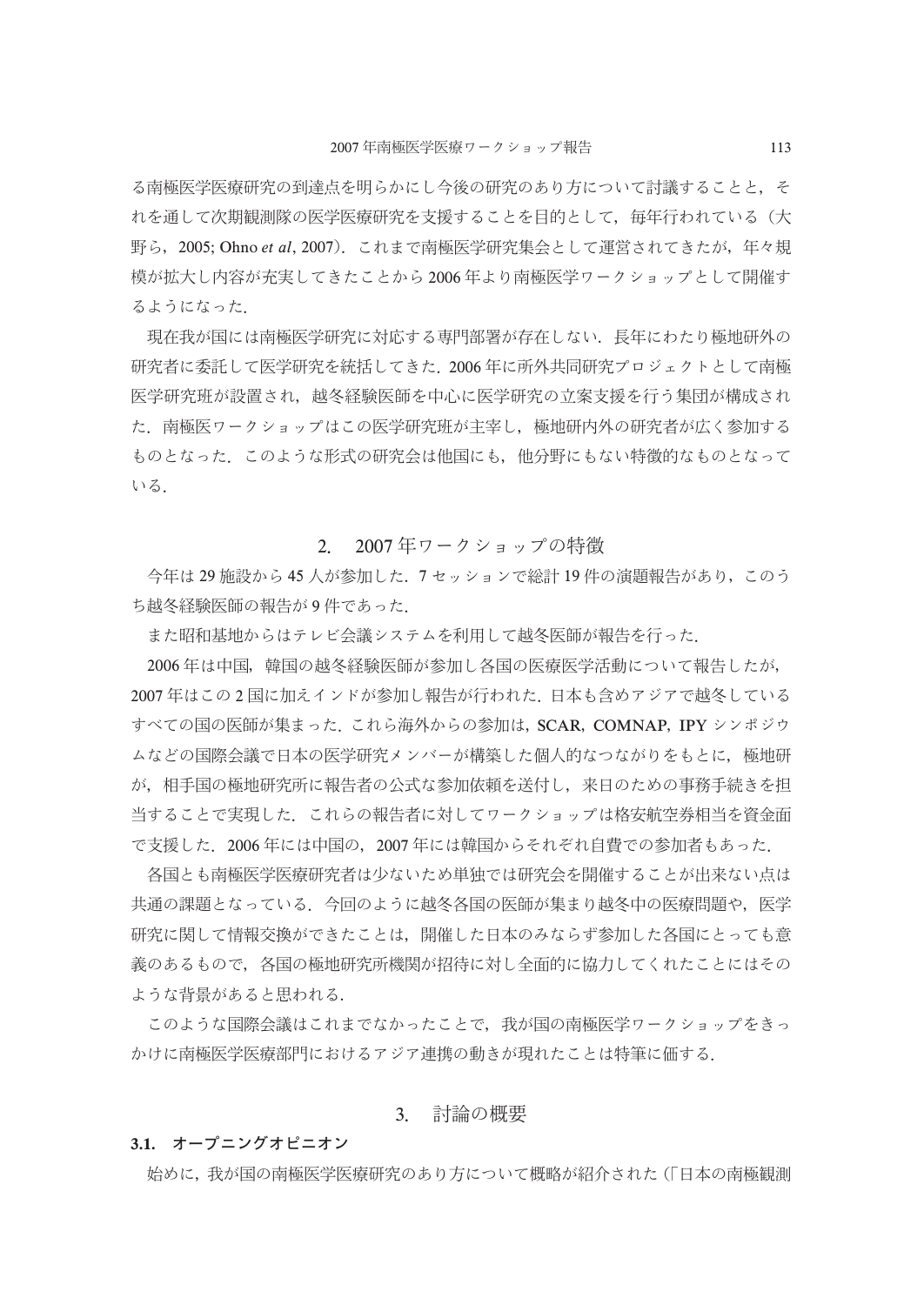における医学医療研究の位置 | 福地光男: 国立極地研究所副所長). また国際的な南極医学研 究の動向とその中での日本の役割、日本の研究の特長について7月のCOMNAP/SCAR会 議の報告がされた(「南極医学医療研究の世界の動向—COMNAP/SACR 報告」大日方一夫: 第44次隊越冬医師,南部郷病院).

#### 3.2. 南極医学医療のアジア連携の模索

今年は韓国,中国,インド,日本の4カ国が参加し越冬観測を行っているすべてのアジア の国からの報告がなされた。日本からは今年帰国した第47次隊医療隊員が報告した。年々近 代化する昭和基地の状況を知ることは医学研究計画を立てるうえで重要で第 47 次隊の取り 組みを交えながら越冬の現状を報告した (「第47次越冬報告–最新の昭和基地情報 | 原 稔: 第47次隊越冬医師, 苓北医師会病院). 韓国及び中国からは同じく今年帰国した越冬医師が それぞれの国の医療の現状と医学研究の取り組みについて報告した (「韓国 King Sejong 基地 からの報告」 Kyung Nam Koh: 2006 年越冬医師, Ajou University Hospital), (「中国 Zhongshan 基地の医学医療活動 | Jin Wei: 2006 年越冬医師, Zhongnan Hospital of Wuhan University). 韓国は大学に南極医学研究部門が設置された.インドからは医学研究の総括責任者が参加し インドの取り組みを紹介した. インドの医学医療の取り組みについてはこれまで SCAR や COMNAP の会議でも接する機会がなく貴重な情報を得ることができた(「インド観測隊の 医学医療|Prakash P. Kotwal: The All India Institute of Medical Sciences) これらの各国との 比較をすることで日本の研究の取り組みの特性を明らかにすることができた点は有意義で あった、南極医学研究はいずれの国においても特殊で研究者が少ないため単独の国だけの議 論では限界がある、今回のように4カ国が集まることで活発な議論が出来た点が今回のワー クショップの大きな成果のひとつであった.

#### 3.3. 心理学

日本では第45次隊から開始した心理学調査がその後も継続されている。これらの分析か ら越冬中のストレスの評価や諸外国の隊との比較を行い,日本の越冬隊員のストレスの特性 やストレス対応の特徴について報告があった(「日本の南極越冬隊心理学調査の報告」川部哲 也: 京都大学),(ポスター「日本の南極越冬隊の心理学調査の分析」佐々木玲仁: 京都大学). 南極越冬の長期閉鎖隔離環境の特性は将来の宇宙船や他天体基地との共通点が指摘されてお り,各国では南極医学と宇宙医学の共同研究も取り組まれている.昨年に続き今年も宇宙航 空開発機構(JAXA)から、宇宙環境の特性と心理学研究の取り組みについて南極との類似性 と相違点について報告があった (「宇宙における心理研究の焦点」井上夏彦: JAXA). 第49次 隊で初めて精神科医が越冬することになった.このことで精神衛生に関する管理と研究が進 むことが期待されるが、その問題提起と研究計画について報告があった(「初の精神科医越冬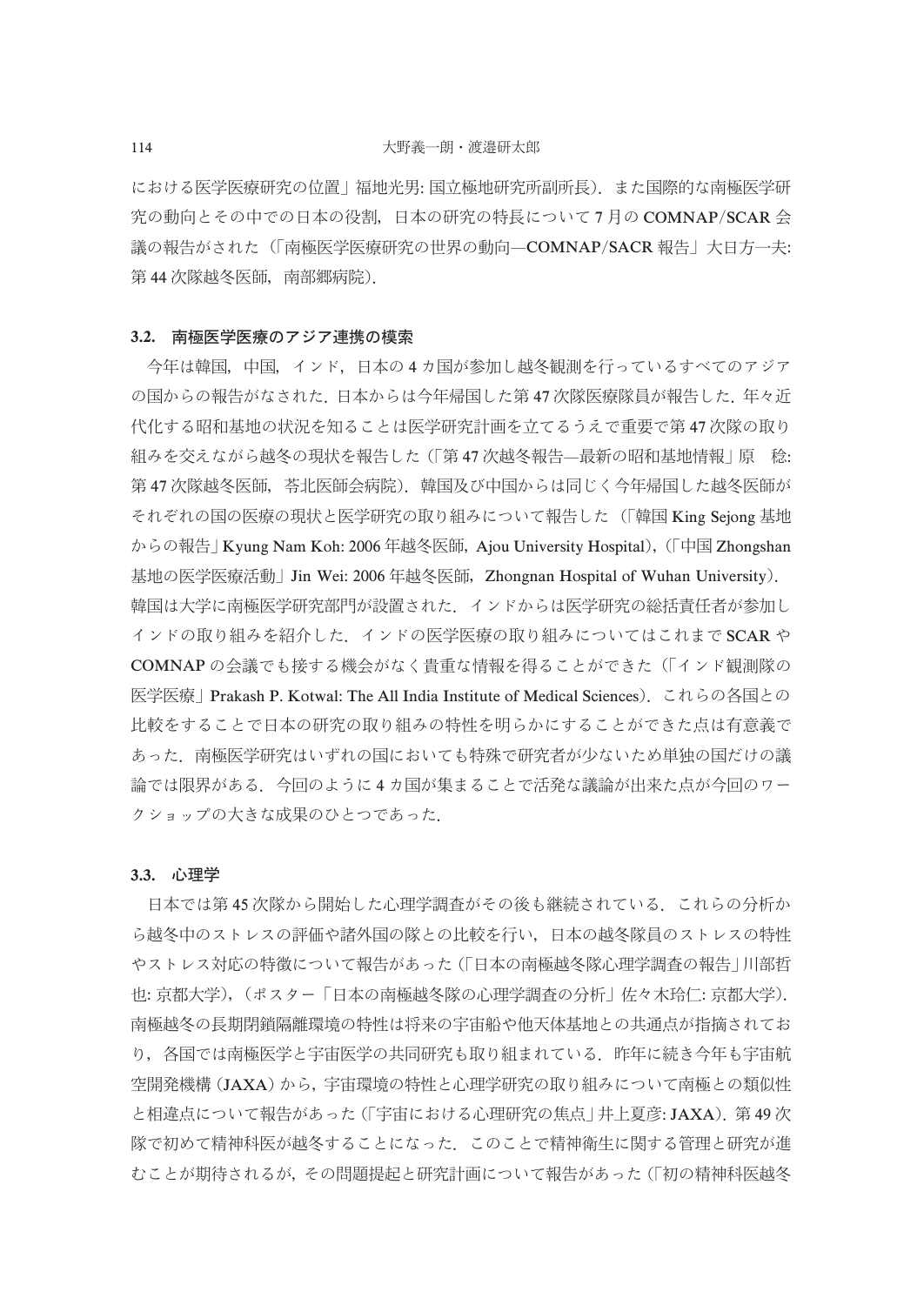- 南極越冬で見えてくるもの、見たいもの | 当山陽介: 第49次隊医療隊員).

#### 3.4. 高所医学

南極高所のオペレーションで緊急救出を要する事例が2006年に日本のドームふじ及び中 国のドーム A で発生している. また最近注目を浴びているヒマラヤ商業登山は死亡率 5%以 上で、その原因は急性高山病ではなく突然死であるが、詳細な検査は設備上の制約があり行 われていない.南極での研究は計画的で観測器材を準備した調査が行われている点で,高所 が人体に与える影響について原因解明に寄与する可能性がある。昭和基地からドームふじ基 地まで、高度が増すにつれて変化する血圧と脈波速度の推移について第43次隊のデータが 報告された (「南極高地における動脈脈波速度 baPWV の変化 | 下枝宣史: 第 43 次隊越冬医 師,下都賀病院).第 45 次隊ではドームふじ基地旅行を含む越冬 1 年間にわたる持続血圧測 定調査が行われた. その結果及び富士山での血圧心拍数の調査を基に高所ストレスと血圧の 変動についての検討が報告された (「第45次隊の持続血圧計測定調査とその解析」:渡辺尚 |彦, 東京女子医科大学). 富士山元測候所を活用した高所医学プロジェクト計画が開始され た. ドームふじ基地と富士山はほとんど同じ標高である. 3800m という高度が高所順応に与 える影響について報告があった (「高所医学研究における 3800m の意味」前川剛輝: 国立ス ポーツ科学センター).

#### 3.5. 医学研究の倫理手続き

JARE 隊員選抜のための健康判定データが 50年間分保存されている. これは国際的に見 ても類を見ない貴重なデータであり、医学研究、越冬中の健康管理、隊員選抜などに活用で きる可能性がある.「健康判定以外には使わない」という制約があるこのデータを活用する方 法,手続き,倫理上の問題等について疫学研究の専門家が解説した(「医学研究における IC と倫理問題|高島 豊: 杏林大学)

#### 3.6. その他の取り組み

昭和基地の24時間風呂からレジオネラ属菌の遺伝子が検出されたことは健康管理上の課 題であるとともに,レジオネラ属菌の生息や伝播に関わる医学的な問題を含んでいる.10 年 にわたり取り組まれてきた東邦大学との共同研究の到達点と今後の課題について報告がなさ れた(「レジオネラ調査の到達点と今後の課題」下枝宣史: 第 43 次隊医師,下都賀病院).昭 和基地における遠隔医療支援システムは隔離された南極での医療レベルの向上に大きな威力 を発揮している。その活用状況と有効性について昭和基地から報告があった(「昭和基地にお ける遠隔医療実験の報告 | 小川 稔: 第 48 次隊越冬医師,昭和基地).南極海の漁船で発生し た救急患者の支援要請に対し、第48次隊医師を乗せた「しらせ」が救援に向かった. これま